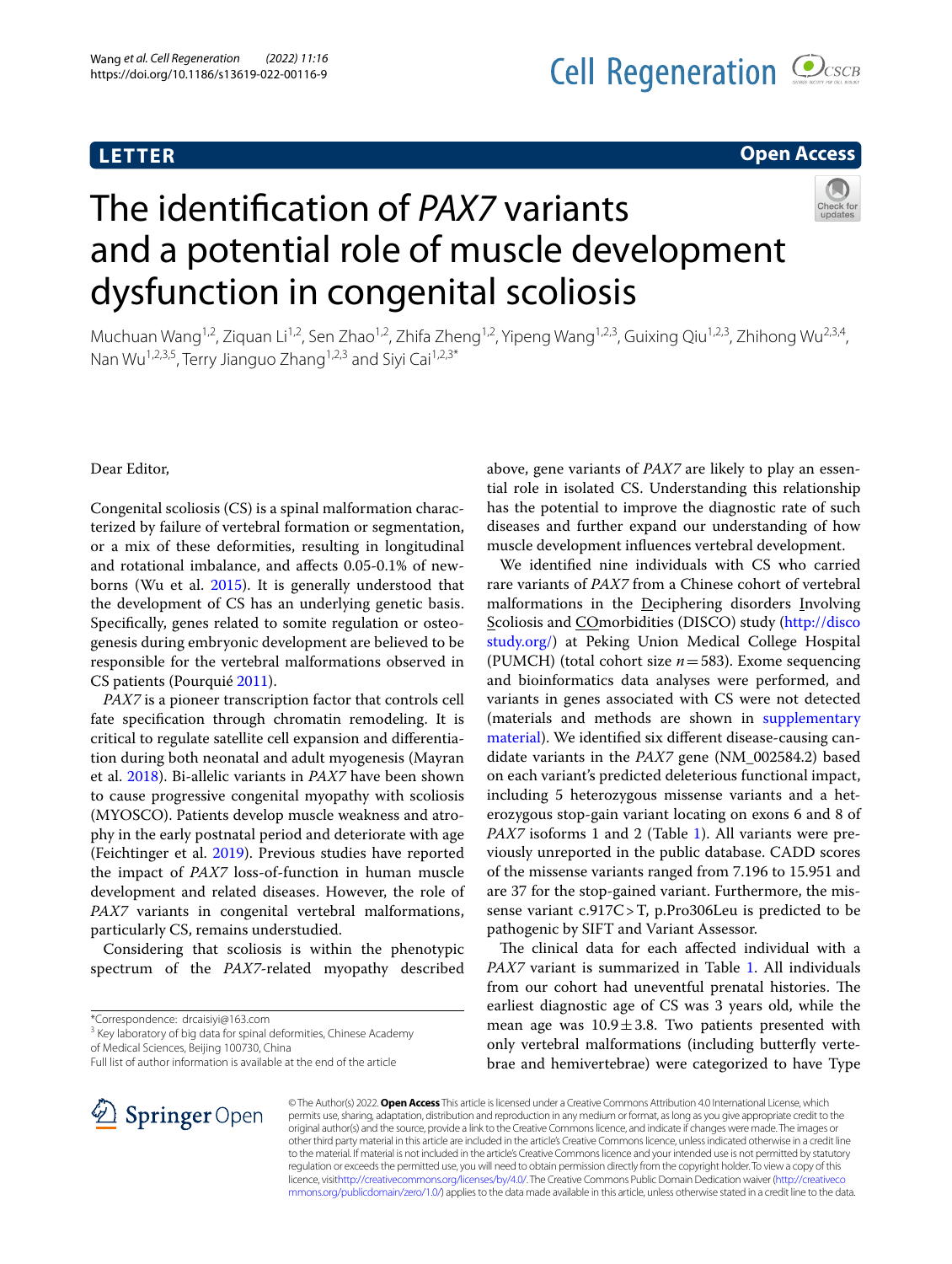|                                      | Individual 1                                                              | Individual 2                        | Individual 3                                                                                  | Individual 4                                                           | Individual 5                                        | Individual 6                                                 | Individual 7                                            | Individual 8                                                  | Individual 9                                                                             |
|--------------------------------------|---------------------------------------------------------------------------|-------------------------------------|-----------------------------------------------------------------------------------------------|------------------------------------------------------------------------|-----------------------------------------------------|--------------------------------------------------------------|---------------------------------------------------------|---------------------------------------------------------------|------------------------------------------------------------------------------------------|
| Patient ID                           | SCO2003P0422                                                              | SCO2003P0034                        | SCO2003P0217                                                                                  | SCO2003P0227                                                           | SCO2003P0149                                        | SCO2003P1819                                                 | SCO2003P1851                                            | SCO2003P1969                                                  | SCO2003P2362                                                                             |
| Age                                  | $\frac{1}{2}$                                                             | $\overline{4}$                      | $\overline{\phantom{0}}$                                                                      | $\supseteq$                                                            | $\overline{C}$                                      | $\frac{5}{1}$                                                | $\tilde{=}$                                             |                                                               |                                                                                          |
| Gender                               | Female                                                                    | Female                              | Female                                                                                        | Female                                                                 | Female                                              | Female                                                       | Male                                                    | Female                                                        | Male                                                                                     |
| Mutation Type                        | Missense                                                                  | Missense                            | Missense                                                                                      | Missense                                                               | Stop-gained                                         | Missense                                                     | Missense                                                | Missense                                                      | Missense                                                                                 |
| (NM_002584.2)<br><b>CDNA</b> Variant | C.845C > T                                                                | c.1375G > A                         | c.1376G > A                                                                                   | C.917C > T                                                             | c.1485C > A                                         | c.1360G > A                                                  | C.1387G > A                                             | C.845C > T                                                    | C.1387G > A                                                                              |
| Protien Variant                      | p.Ala282Val                                                               | p.Gly459Ser                         | p.Gly459Asp                                                                                   | p.Pro306Leu                                                            | p.Tyr495Ter                                         | p.Val454Met                                                  | p.Gly463Ser                                             | p.Ala282Val                                                   | p.Gly463Ser                                                                              |
| gnom AD Fre-<br>quency               | 6.47E-05                                                                  | 1.00E-03                            | $\circ$                                                                                       | $\circ$                                                                | $\circ$                                             | $\circ$                                                      | 9.69E-05                                                | 6.47E-05                                                      | 9.69E-05                                                                                 |
| CADD score                           | 14.8                                                                      | 11.96                               | 14.01                                                                                         | 15.95                                                                  | 37                                                  | 7.196                                                        | 10.38                                                   | 14.8                                                          | 10.38                                                                                    |
| GERP++ score                         | 4.82                                                                      | 2.94                                | 3.91                                                                                          | 3.75                                                                   | $-1.68$                                             | 4.84                                                         | 2.93                                                    | 4.82                                                          | 2.93                                                                                     |
| SIFT                                 | Tolerated                                                                 | Tolerated low<br>confidance         | Deleterous low<br>confidance                                                                  | Deleterous                                                             | $\lessgtr$                                          | Tolerated low<br>confidance                                  | Tolerated low<br>confidance                             | Tolerated                                                     | Tolerated low<br>confidance                                                              |
| Mutation Assessor                    | Low                                                                       | $\stackrel{\triangle}{\geq}$        | $\leq$                                                                                        | Medium                                                                 | $\lessgtr$                                          | $\lessgtr$                                                   | $\leq$                                                  | $\leq$                                                        | $\lessgtr$                                                                               |
| CS Classification                    |                                                                           |                                     | $\equiv$                                                                                      | $\equiv$                                                               |                                                     | $\equiv$                                                     |                                                         |                                                               | $\equiv$                                                                                 |
| Vertebral Abnor-<br>malities         | Vertebral fusion<br>$(L1-2)$ ; Spine<br>bifida $(L2, L3)$ ,<br>L5, S2)    | mentation (T7-9)<br>Failure of seg- | mentation (T1-T7);<br>Butterfly vertebra<br>T6); Absence of<br>Failure of seq-<br>[2 vertebra | Vertebral fusion<br>terfly vertebra;<br>(C7-T10); But-<br>Hemivertebra | (T5-9); Failure of<br>Lamina fusion<br>segmentation | mentation (C3-5);<br>Failure of seq-<br>Hemivertebra<br>(13) | Butterfly vertebra<br>$(L4)$ ; Hemiverte-<br>bra $(L5)$ | Butterfly vertebra<br>$(T2, T3)$ ; Hemiver-<br>tebra (T5, T7) | tation (C3-5); Spine<br>form vertebrae (T6)<br>Failure of segmen-<br>bifida (T1); Cunei- |
| Skeletal deformity                   | $\frac{1}{2}$                                                             | Pigeon chest; Rib<br>fusion (5,6th) | $\frac{1}{2}$                                                                                 | $\frac{1}{2}$                                                          | $\frac{1}{2}$                                       | $\frac{1}{2}$                                                | Sacrum deformity                                        | Absence of ribs<br>(5,6th)                                    | $\frac{1}{2}$                                                                            |
| Craniofacial                         | Normal                                                                    | Normal                              | Normal                                                                                        | Normal                                                                 | Normal                                              | Normal                                                       | Normal                                                  | Normal                                                        | Normal                                                                                   |
| Respiration                          | Normal                                                                    | Normal                              | Restrictive ventila-<br>tion dysfunction                                                      | Restrictive ventila-<br>tion dysfunction                               | lation dysfunction<br>Restrictive venti-            | Normal                                                       | Normal                                                  | Normal                                                        | Congenital atelec-<br>tasis of left lung                                                 |
| Muscle tonus                         | Normal                                                                    | Normal                              | Normal                                                                                        | Normal                                                                 | Normal                                              | Normal                                                       | Normal                                                  | Normal                                                        | Upper limbs grade<br>4; Lower limbs<br>grade 4+                                          |
| Cardiac                              | Normal                                                                    | Normal                              | Tricuspid regurgi-<br>tation (mild-<br>moderate)                                              | Normal                                                                 | Normal                                              | Normal                                                       | Normal                                                  | Normal                                                        | Patent ductus<br>arteriosus                                                              |
| Spinal cord                          | spinal cord; Sacral<br>elia; Low position<br>Diaste-matomy-<br>canal cyst | $\frac{1}{2}$                       | Syringomyelia                                                                                 | lia; Syringo-myelia<br>Diaste-matomye-                                 | Diaste-matomy-<br>$\frac{1}{\sqrt{2}}$              | $\frac{1}{2}$                                                | $\geq$                                                  | $\frac{1}{2}$                                                 | Syringomyelia<br>(T4-10)                                                                 |
| Other deformities                    | None                                                                      | None                                | None                                                                                          | Absence of<br>spleen                                                   | None                                                | None                                                         | None                                                    | None                                                          | None                                                                                     |
| cDNA complementary DNA               |                                                                           |                                     |                                                                                               |                                                                        |                                                     |                                                              |                                                         |                                                               |                                                                                          |

<span id="page-1-0"></span>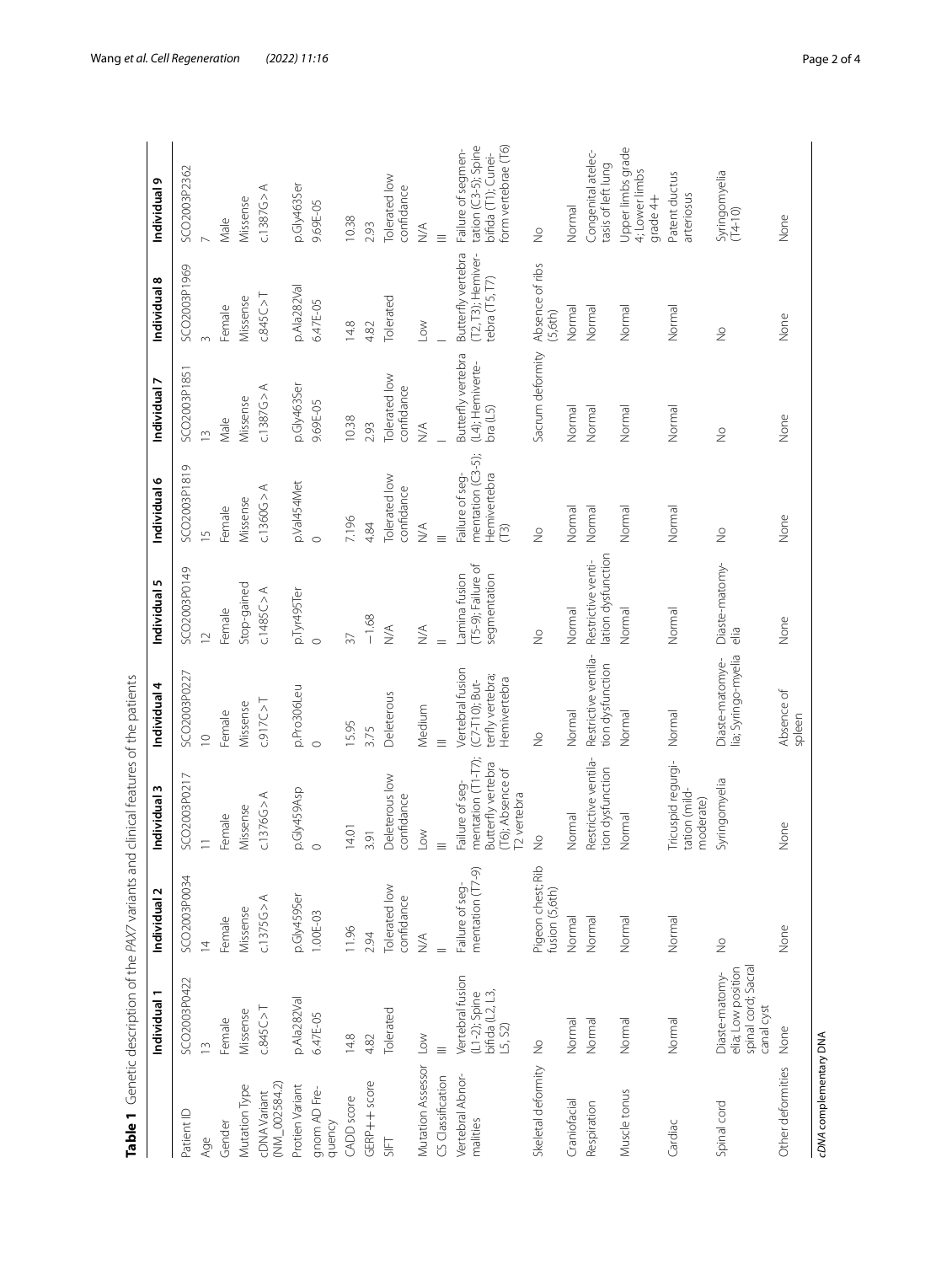I CS. Two patients who presented with only failure of segmentation (whether vertebral or laminar fusion) were categorized as Type II CS. The remaining five patients were diagnosed with Type III CS, sufering both types of spinal deformities (radiological data is summarized in Figure  $2$  in supplementary material). The most frequent location of vertebral malformation was the thoracic spine, followed by the lumbar and cervical spine. Failure of segmentation led to rib fusion and pigeon chest in one patient, while hemivertebrae of thoracic and lower lumbar spine resulted in the absence of ribs and sacrum deformity, respectively, in two patients. Comorbidities included restrictive ventilation dysfunction due to decreased thoracic volume led by severe scoliosis, endured by three patients; one patient had congenital atelectasis of the left lung; two patients had congenital heart disease (mild-moderate tricuspid regurgitation in one patient and patent ductus arteriosus in the other). Intraspinal anomalies, including diastematomyelia and syringomyelia, were found in fve individuals through spinal MRI. Interestingly, according to the British Medical Research Council scale, only one patient showed mild muscle tonus decrease (grade 4/5 in upper limbs and grade 4+/5 in lower limbs).

This study provides evidence that heterozygous missense and stop-gain variants in the *PAX7* gene may be a novel genetic cause of CS or congenital vertebral malformation. These variants have high pathogenicity prediction scores and are previously unreported.

In previously published reports, phenotypes associated with *PAX7* mutations varied from cleft lip to hypotonia, muscle weakness, MYOSCO, and postnatal growth retardation (Summarized in Table [2](#page-3-4) in supplementary material). The predominant phenotype of our patients was congenital scoliosis, characterized by either failure of vertebral formation, segmentation, or mixed deformity, expanding the phenotypic spectrum of *PAX7*-related diseases. Intraspinal anomalies including diastematomyelia and syringomyelia were found in 5 individuals through spinal MRI. There was no evidence of significant muscle tonus decrease or craniofacial malformation in our cohort. Possible mechanisms underlying the phenotypic diferences between our group of patients and those described previously include 1) variants in previous studies are mainly located near or within the paired box domain, which is highly conserved across species; 2) during early stages of embryo development, PAX7 expression in neural crest cells (NCCs) displays a migratory pattern. Therefore its functions in the formation of cartilage and bone of the craniofacial skeleton and neural system development may result from the variation of phenotypes from cleft lip/palate to intraspinal anomalies; 3) diferent variants may afect the level of PAX7

expression to different extents. The PAX7 variants in our cohort were generally localized on exon 6 and 8, surrounding the paired box protein domain (Shown in Figure  $1$  in supplementary material), while the phenotypes varied. There may not be a strong correlation between PAX7 variants and CS classifcation since the patients sharing the same mutation sites or location within exons presented diferently in vertebral abnormities regarding formation or segmentation failure. Further, we did not characterize the associations between distinct PAX7 gene variants and specifc sub-phenotypes, including the location of vertebral anomalies, intraspinal anomalies, and extra-spinal skeletal malformations.

Paraspinal muscle plays an important role in the posture and movement of the spine. Asymmetry of the paraspinal musculature and imbalance of its strengths are likely to result in scoliosis. Diferences in transcriptional profling or dysregulated expression of genes related to the TGF-β pathway between the concave and convex side of the spinal curve were previously identifed in the paravertebral muscles of adolescent idiopathic scoliosis (AIS) patients (Buchan et al. [2014](#page-3-5)). Scoliosis is a common manifestation in myopathy diseases, including Duchenne muscular dystrophy (DMD) and dystonia diseases such as Parkinson's Disease (PD). Scoliosis involving vertebral malformations has been found in patients with variants in genes related to muscle function or myogenesis but with low frequency. Zieba et al. identifed an autosomal dominant form of spondylocarpotarsal synostosis (SCT) due to heterozygous missense or nonsense variants in *MYH3* (Zieba et al. [2017](#page-3-6)). These patients had comorbidities of progressive scoliosis ranging from mild disc space narrowing to severe vertebral fusion. *MYH3* encodes embryonic myosin heavy chain 3 and functions in muscle contraction by binding to and exerting force on actin flaments through the hydrolysis of ATP. In wild-type mice, its expression can be seen postnatally in the bone and muscle between the neural arches of the cervical and thoracic spine. *MYH3* variants can also cause CS in Freeman-Sheldon Syndrome. More recently, biallelic homozygous loss-of-function variants in *MYF5*, a key regulator for myogenesis's early stage, were found to be associated with congenital external ophthalmoplegia, vertebral, and rib anomalies in three families (Di Gioia et al. [2018](#page-3-7)). Additionally, researchers reported kyphoscoliosis in 6 of 15 pediatric-onset cardiomyopathy patients with variants of *ALPK3*. These variants were predicted to have "muscle contraction" and "myogenesis" phenotypes by GeneNetwork Assisted Diagnostic Optimization (Herkert et al. [2020](#page-3-8)). Previous studies of NCC demonstrated that PAX7 staining occurs throughout the presumptive musculature surrounding the ribs and vertebrae in Carnegie Stage 18 embryos, which may interfere with the process